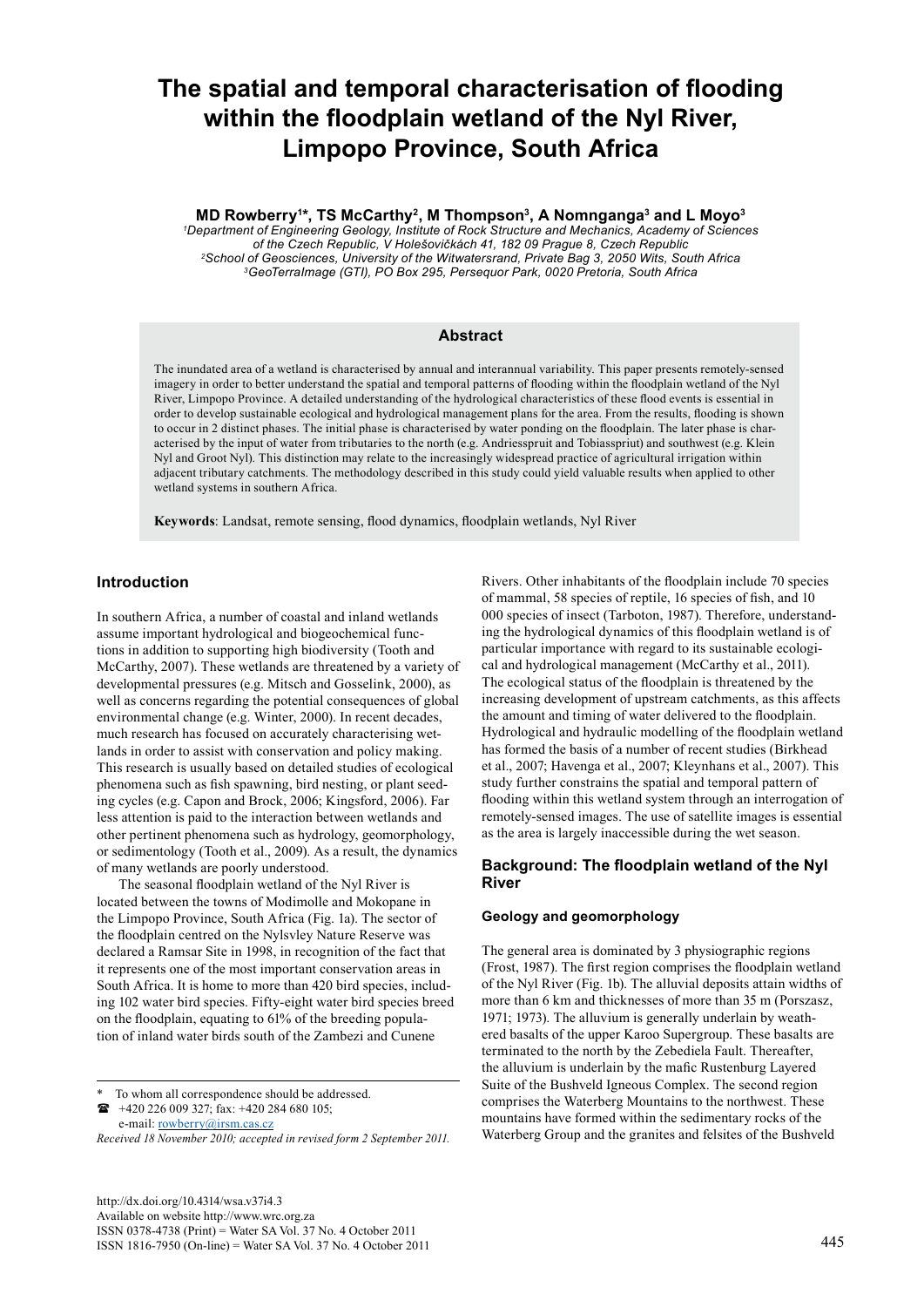

*Figure 1*

*(a) The location and geological setting of the floodplain wetland of the Nyl River, Limpopo Province; (b) The main tributaries feeding into the floodplain wetland (from McCarthy et al., 2011)*

Igneous Complex. The Waterberg Group principally comprises medium- to coarse-grained sandstones but also includes greywacke, mudstones, and siltstones. The Bushveld Igneous Complex is extensively faulted hereabouts and this leads to sharp changes in the underlying geology over short distances. The third region comprises the Springbok Flats to the southeast. This subdued ground has formed across the volcanic and sedimentary rocks of the Karoo Supergroup.

McCarthy et al. (2011) recently described the geomorphic development of the floodplain wetland. The alluvial character of the river is due to the progradation of large, coarse-grained alluvial fans across the valley from the northeast. The progradation partially or completely obstructed the previously dominant axial flow, and created sufficient accommodation space to induce upstream sedimentation and floodplain formation. The sedimentary record at the distal end demonstrates that periods of alluvial fan progradation have alternated with periods of deposition in shallow lakes by axial flow. Furthermore, periods of aggradation are interspersed with erosional episodes during which incision into the older deposits occurred at the distal end. The overall accumulation of sediment has shifted its course closer to the Waterberg Mountains and raised the bed of the Nyl River by > 30 m.

#### **Climate and hydrology**

The mean annual rainfall in the area is 623 mm/yr. However, this is highly variable and can range from 250 mm/yr to 1 100 mm/yr (Tooth et al., 2002). The recorded data show alternating periods of above and below average rainfall, operating within a 15- to 21-year cycle (Frost, 1987; Tooth et al., 2002). The mean annual temperature is 19°C and annual evaporation (unshielded class-A pan) is 2 400 mm (Rogers and Higgins, 1993). The area is characterised by 3 distinct seasons (Frost, 1987). This study focuses on the wet season, which extends from November to

April. Approximately 85% of the annual rainfall occurs during these months. The maximum average monthly rainfall peaks in January at approx. 150 mm. Most of the rain falls in the form of heavy convective thunderstorms during the late afternoon (Jackson and Tyson, 1971). The intensity of an individual storm can vary greatly over short distances, although small but consistent differences in overall spatial distribution do occur (Frost, 1987). The average annual rainfall is greatest above the Waterberg Mountains, particularly at its southern end. Rainfall declines gradually with decreasing elevation and distance from the plateau. During the wet season, the mean daily maximum and minimum temperatures are 29.2°C and 14.5°C, respectively.

The floodplain wetland is confined by the Waterberg Mountains to the northwest and by the Springbok Flats to the southeast. The wetland has previously been thought to receive most of its surface water from the south (e.g. Klein Nyl and Groot Nyl Rivers), although a number of significant tributaries rise in the Waterberg Mountains (e.g. Bad se Loop, Tobiasspruit, and Andriesspruit). On average, the flows from these streams cause inundation of at least parts of the floodplain in 3 out of every 5 years during the summer season. Only occasionally do the floodwaters persist throughout a year to the following wet season (Havenga et al., 2007). The Springbok Flats are devoid of perennial rivers and streams. The existing watercourses only contain flowing water for short periods after floods and, therefore, little water is supplied from the east (Frost, 1987). As there is no continuous channel through the floodplain wetland, during wet years water spills beyond the end of the defined channel as laterally extensive, slow moving, shallow sheetflow (Tooth et al., 2002). Flooding is generally considered to occur from the southern end of the floodplain, although individual tributaries may cause local flooding on different parts of the floodplain. However, only about 30% of the water discharged onto the floodplain leaves the northern end of the wetland with the rest lost mainly by evapotranspiration (Morgan, 1996).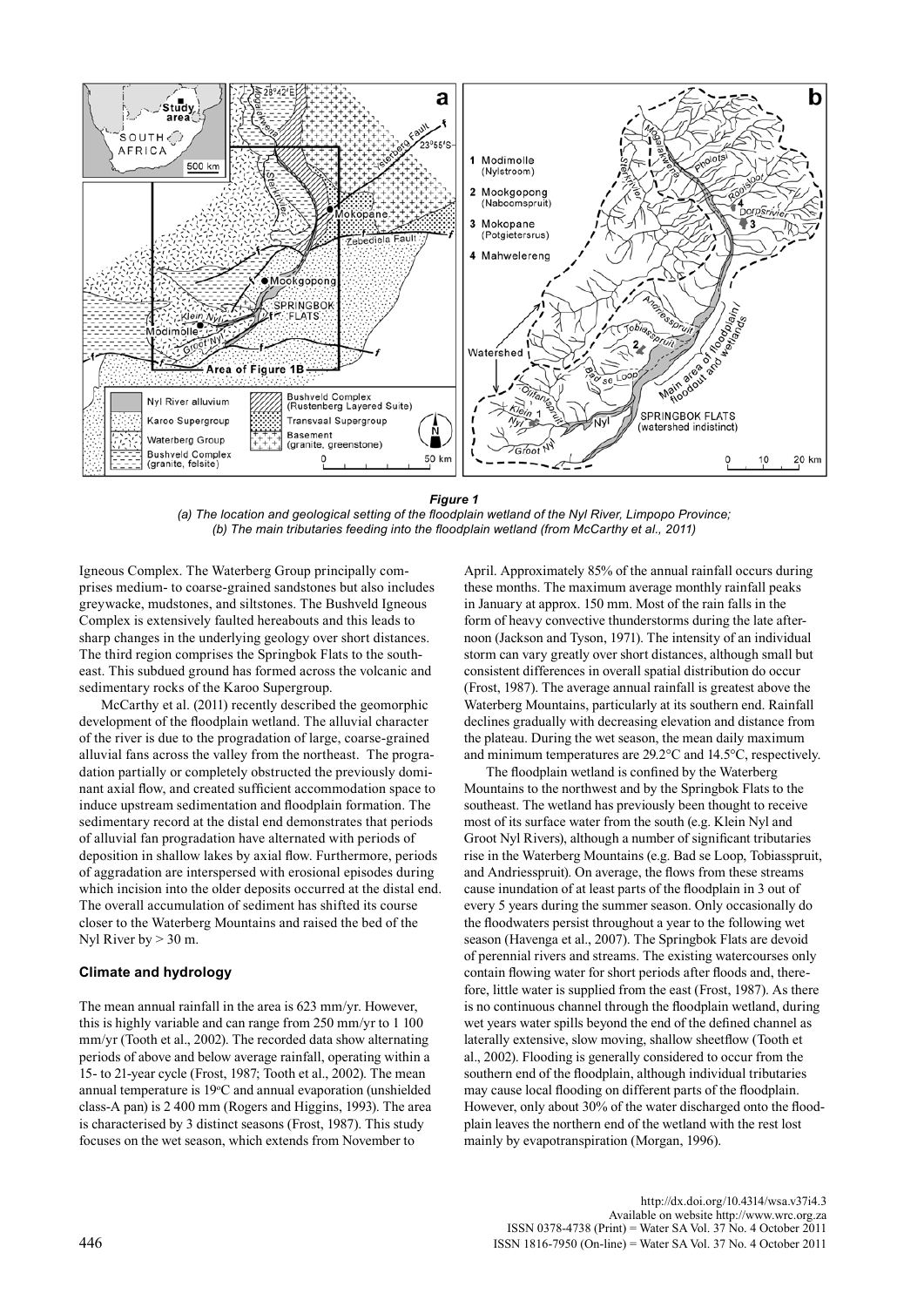| Table 1                                                      |             |                        |                      |             |                        |  |  |  |  |
|--------------------------------------------------------------|-------------|------------------------|----------------------|-------------|------------------------|--|--|--|--|
| Details of the Landsat 5 images chosen for use in this study |             |                        |                      |             |                        |  |  |  |  |
| <b>Image Name</b>                                            | No of GCP's | <b>Total RMS Error</b> | <b>Image Name</b>    | No of GCP's | <b>Total RMS Error</b> |  |  |  |  |
| 15-170-77-1990-09-27                                         | 359         | 0.4576                 | 15-170-77-1995-12-30 | 437         | 0.4917                 |  |  |  |  |
| 15-170-77-1990-10-13                                         | 363         | 0.4623                 | 15-170-77-1996-01-31 | 306         | 0.586                  |  |  |  |  |
| 15-170-77-1990-10-29                                         | 659         | 0.6307                 | 15-170-77-1998-03-25 | 496         | 0.3826                 |  |  |  |  |
| 15-170-77-1990-11-14                                         | 297         | 0.584                  | 15-170-77-1999-03-12 | 476         | 0.3802                 |  |  |  |  |
| 15-170-77-1991-01-01                                         | 302         | 0.5929                 | 15-170-77-2001-02-13 | 491         | 0.3071                 |  |  |  |  |
| 15-170-77-1992-03-08                                         | 451         | 0.4279                 | 17-170-77-2002-01-07 | 647         | 0.0998                 |  |  |  |  |
| 15-170-77-1995-03-17                                         | 382         | 0.4553                 | 17-170-77-2002-03-28 | 649         | 0.1058                 |  |  |  |  |
| 15-170-77-1995-10-11                                         | 449         | 0.496                  | 15-170-77-2005-01-07 | 512         | 0.4986                 |  |  |  |  |
| 15-170-77-1995-10-27                                         | 231         | 0.6138                 | 15-170-77-2005-01-23 | 266         | 0.5979                 |  |  |  |  |
| 15-170-77-1995-11-12                                         | 420         | 0.3998                 | 15-170-77-2007-03-02 | 453         | 0.3487                 |  |  |  |  |
| 15-170-77-1995-11-28                                         | 394         | 0.5593                 | 15-170-77-2008-02-01 | 397         | 0.4948                 |  |  |  |  |
| 15-170-77-1995-12-14                                         | 440         | 0.4926                 |                      |             |                        |  |  |  |  |

## **Methodology**

This study is based on images derived from the Landsat 5 Program. These images have a repeat interval of 16 days. The initial phase of this study involved examining images taken between 1990 and 2008. The images would, ideally, cover a 'time-series' that followed the entire sequence of flood expansion and contraction. It was clearly necessary to exclude those images that were unusable because of excessive cloud coverage. In total, 23 non-orthorectified images were requested from the Satellite Applications Centre (SAC). All of these raw images were orthorectified using ERDAS AutoSync to the ellipsoid UTM 35 S using WGS-84 datum. The geographical reference used during the orthorectification process was derived from the NASA EarthSAT (Stock 2000) and SRTM DEM. The images were orthorectified with a RMS error of ≤ 1 pixels and resampled to a 30 x 30 output format using cubic convolution (Table 1).

The extent of the actual flooding was determined using a 2-step modelling process. First, digital terrain data were used to determine the potential maximum flood extent based solely on topography and associated hydrological catchments. This potential maximum flood boundary was then used as a geographic mask to clip appropriate subsets from each available satellite image, within which the physical extent of actual flood waters could then be mapped, without confusion with other non-flood features exhibiting similar (image) spectral

characteristics. A Normalised Difference Vegetation Index (NDVI) was used to initially distinguish between vegetated and non-vegetated areas within the clipped images. The NDVI dataset was then appended to conventional spectral image data and used as a composite dataset from within which the actual extent of flood waters were extracted using unsupervised spectral classification procedures. In many cases the total extent of flood waters was represented by several 'spectral' output classes, as a result of local differences in water characteristics (i.e. depth, turbidity etc). These had to be amalgamated into a single 'water' information class, in order to represent the full extent of the flood waters as a single category. The final rasterbased thematic classifications of flood water extent were then converted into vector GIS coverages for further analysis.

## **Results**

From our interrogation of the remotely-sensed data, 12 images are presented; 6 relate to the flooding that occurred during 1995-1996, whilst a further 6 relate to various flood events during 1998-1999, 2001-2002, 2004-2005, and 2007-2008. In order to place these images within their wider climatic context, the monthly rainfall recorded between July 1994 and June 2007 from Sericea Farm is shown in Table 2. The gauge is located approx. 7 km southwest of the Nylsvley Nature Reserve (http:// www.nylsvley.co.za).

| Table 2                                                                                                        |                                                |     |      |       |       |              |       |       |       |      |       |      |       |
|----------------------------------------------------------------------------------------------------------------|------------------------------------------------|-----|------|-------|-------|--------------|-------|-------|-------|------|-------|------|-------|
| The monthly rainfall recorded between July 1994 and June 2007 from Sericea Farm. These data have been kindly   |                                                |     |      |       |       |              |       |       |       |      |       |      |       |
| provided by Dr Warwick Tarboton. The italicised figures represent those months with a total rainfall > 100 mm. |                                                |     |      |       |       |              |       |       |       |      |       |      |       |
| The bold figures represent those months for which one or more images have been constructed.                    |                                                |     |      |       |       |              |       |       |       |      |       |      |       |
| Year                                                                                                           | Monthly rainfall record from Sericea Farm (mm) |     |      |       |       |              |       |       |       |      | Total |      |       |
|                                                                                                                | Jul                                            | Aug | Sep  | Oct   | Nov   | <b>Dec</b>   | Jan   | Feb   | Mar   | Apr  | May   | Jun  |       |
| 1994/95                                                                                                        | 0.0                                            | 0.0 | 5.0  | 51.6  | 75.0  | 107.0        | 105.0 | 59.0  | 142.0 | 83.0 | 16.0  | 0.0  | 643.6 |
| 1995/96                                                                                                        | 0.0                                            | 0.0 | 6.0  | 20.0  | 194.0 | <b>136.0</b> | 131.0 | 167.0 | 74.0  | 4.5  | 7.0   | 0.0  | 739.5 |
| 1996/97                                                                                                        | 0.0                                            | 0.0 | 0.0  | 69.0  | 74.0  | 153.0        | 10.0  | 55.0  | 137.0 | 25.0 | 63.5  | 0.0  | 586.5 |
| 1997/98                                                                                                        | 0.0                                            | 0.0 | 33.0 | 97.0  | 102.0 | 74.0         | 86.0  | 42.0  | 111.0 | 0.0  | 0.0   | 0.0  | 545.0 |
| 1998/99                                                                                                        | 0.0                                            | 0.0 | 15.0 | 54.0  | 96.0  | 225.0        | 157.0 | 1.5   | 15.0  | 45.0 | 32.0  | 0.0  | 640.5 |
| 1999/00                                                                                                        | 0.0                                            | 0.0 | 5.5  | 16.8  | 56.0  | 57.6         | 147.6 | 88.8  | 142.8 | 82.0 | 15.4  | 26.8 | 639.3 |
| 2000/01                                                                                                        | 0.4                                            | 0.4 | 0.0  | 56.8  | 100.4 | 118.2        | 35.6  | 151.8 | 12.4  | 59.4 | 35.0  | 3.0  | 573.4 |
| 2001/02                                                                                                        | 0.2                                            | 0.0 | 4.0  | 95.8  | 234.0 | 84.2         | 4.6   | 65.6  | 22.6  | 24.4 | 1.6   | 27.4 | 564.4 |
| 2002/03                                                                                                        | 0.0                                            | 0.2 | 8.0  | 103.4 | 17.4  | 77.2         | 112.2 | 60.6  | 15.0  | 1.6  | 0.0   | 6.2  | 401.8 |
| 2003/04                                                                                                        | 0.0                                            | 0.0 | 8.2  | 1.8   | 49.0  | 62.0         | 77.5  | 88.8  | 207.3 | 40.1 | 2.5   | 1.0  | 530.2 |
| 2004/05                                                                                                        | 0.0                                            | 0.0 | 0.0  | 13.0  | 87.1  | 168.1        | 54.1  | 43.7  | 38.6  | 42.7 | 0.8   | 0.0  | 448.1 |
| 2005/06                                                                                                        | 0.0                                            | 0.0 | 0.0  | 1.5   | 99.8  | 49.5         | 95.3  | 110.2 | 47.2  | 13.7 | 3.6   | 0.0  | 420.8 |
| 2006/07                                                                                                        | 0.0                                            | 8.4 | 0.0  | 50.3  | 140.2 | 60.2         | 52.8  | 18.3  | 33.3  | 9.6  | 0.0   | 6.6  | 379.7 |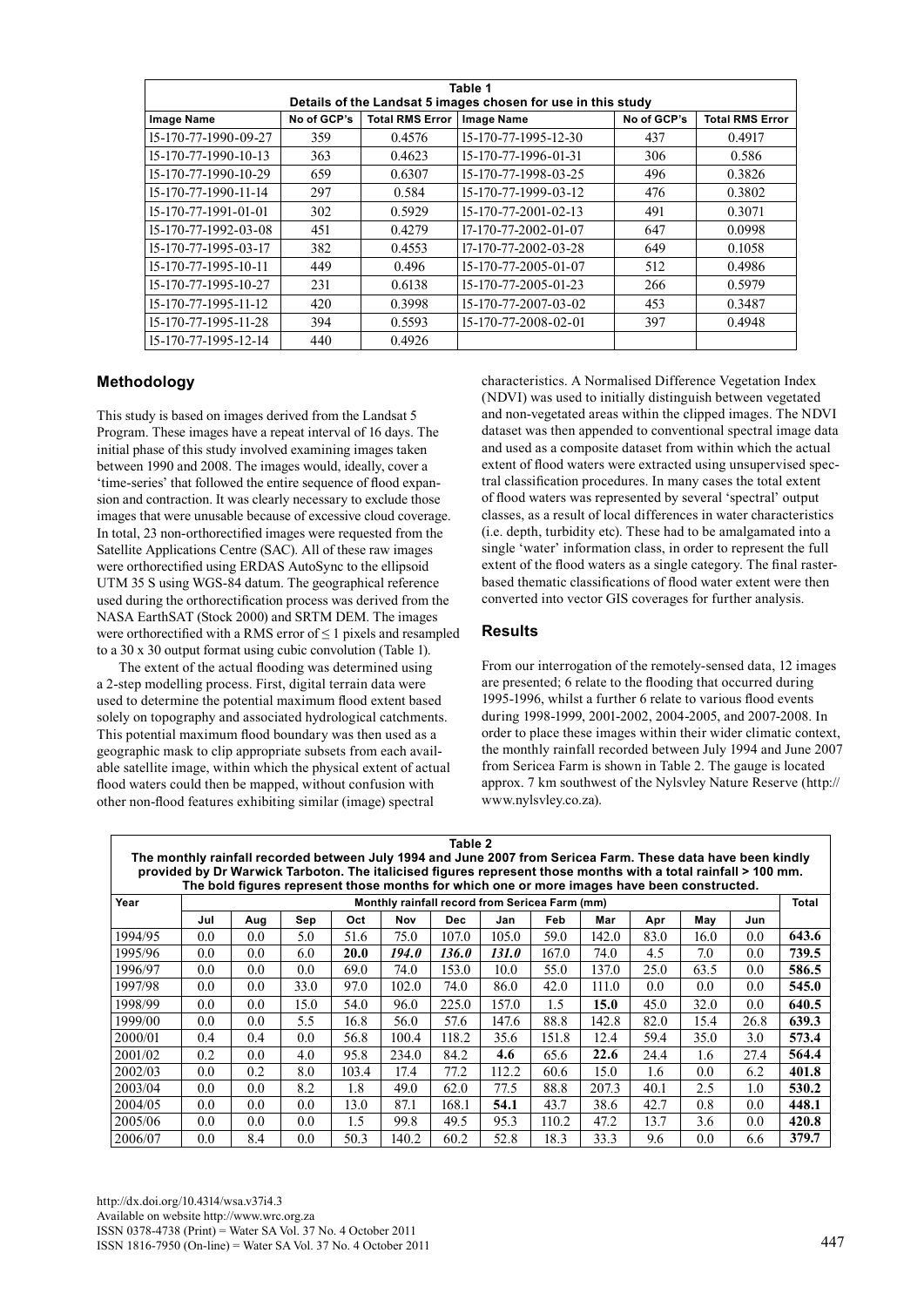

*Figure 2*

*Water accumulation within the floodplain wetland of the Nyl River during 1995-1996: (a) 27 October 1995; (b) 12 November 1995; (c) 28 November 1995 (d) 14 December 1995; (e) 30 December 1995; (f) 31 January 1996. The 6 images show accumulation, recession, and accumulation on the floodplain.*

## **The flooding of 1995-1996**

The most complete time-series constructed shows the extent of flooding during the 1995-1996 flood season (Fig. 2). Six, out of a possible seven, consecutive images proved to be sufficiently cloudless for flood accumulation to be visible. On 27 October 1995 (Fig. 2a), there is very little evidence of flooding within the wetland or its associated tributaries. This is unsurprising given that the rain gauge recorded almost no precipitation in the antecedent period from July to September and only 20 mm of rainfall during October. Nonetheless, a certain amount of water accumulation can be recognised in the upland tributaries to the northwest of the floodplain (e.g. Bad se Loop). On 12 November 1995 (Fig. 2b), there is again very little evidence of flooding within the wetland or its associated tributaries. Where water accumulation is recognised, it appears to be randomly distributed within small, discrete, bodies. On 28 November 1995 (Fig. 2c), the situation has changed dramatically. The rain gauge recorded 194 mm of rainfall during November. This figure represents the third-highest monthly total measured during the 13-year monitoring period at Sericea Farm. A major accumulation of water is visible within the floodplain wetland. Towards its northern end, water exists within 2 parallel swathes orientated SW-NE. These are

separated by a subdued ridge within the floodplain. Much of the water appears to have collected on the surface of the floodplain rather than being derived from adjacent tributaries, suggesting that rain falling directly onto the floodplain may be responsible for this flooding. To the south, the Klein Nyl River appears to be a potential source of water although this tributary is also characterised by ponded water. It should be noted that, from the images, it is not possible to determine whether the water is actually ponded or slowly moving. However, the micro-topography of the surface of the floodplain suggests that the former is more probable. There appears to be only a minor input of water from the north-western tributaries.

On 14 December 1995 (Fig. 2d), the spatial extent of the flooding appears to have altered considerably. The rain gauge recorded another 136 mm of rainfall during December. Firstly, the total surface area affected by the flood waters has diminished markedly. It appears likely that the smaller surface area is the result of evaporation, given that there is little infiltration into the floodplain. Infiltration is comparatively unusual due to the presence of impermeable clay layers within the alluvial deposits of the floodplain. Secondly, the water appears have become concentrated into broad depressions on the floodplain. The channels are associated with the northernmost of the 2 swathes described earlier. There is also some evidence of water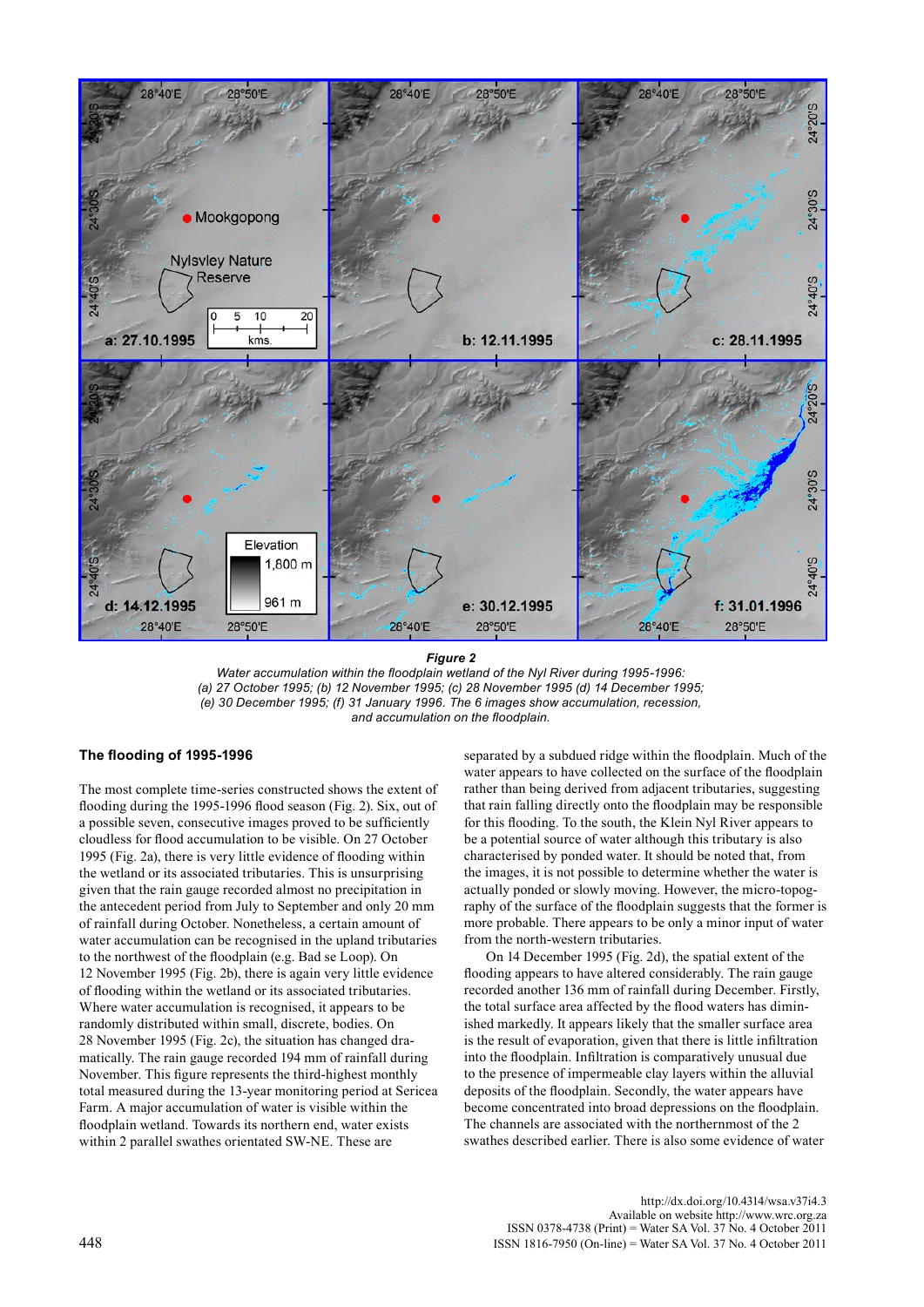

*Figure 3*

*Water accumulation within the floodplain wetland of the Nyl River: (a) flooding during 1998-1999; (b and c) flooding during 2001- 2002; (d and e) flooding during 2004-2005; (f) flooding during 2007-2008.*

input from the tributaries on the north-western side of the floodplain, particularly from those to the north of Mookgopong (e.g. Tobiasspruit and Andriespruit). On 30 December 1995 (Fig. 2e), these characteristics appear even more pronounced. The total surface area affected by the flood waters has once again diminished and water is now solely concentrated into channels within the floodplain. In addition, water is clearly accumulating within in the south-western catchments (e.g. the Klein Nyl and Groot Nyl Rivers) for the first time. This water is mainly constrained within channels, although flooding is observed in the downstream sector of the Groot Nyl. Unfortunately, due to cloud, it was not possible to recognise the floodplain on the image taken on 15 January 1996. The rain gauge recorded a further 131 mm of rainfall during January 2006. On 31 January 1996 (Fig. 2f), the floodplain comprises a near continuous body of water that includes the subdued ridge indentified previously. To the north, the flood waters eventually form a single-thread channel in the vicinity of the Zebediela Fault. There is now evidence for a considerable input of water from those tributaries on the north-western side of the floodplain (e.g. Bad se Loop, Tobiasspruit, and Andriespruit) as well from those tributaries on the south-western side of the floodplain (e.g. the Klein Nyl and Groot Nyl Rivers). This water is mainly constrained within channels, although flooding is observed in the downstream sector of the Groot Nyl. It is notable that the Olifantspruit is the only tributary not affected by water accumulation in the vicinity of the floodplain. These figures suggest that the flood did not develop progressively from its southern end. Instead, the northern area was flooded separately by local tributaries.

## **Other flood events**

Due to a number of comparatively dry years or excessive cloud coverage, only a relatively small number of images are able to follow the extent of flooding (Fig. 3). One image shows the extent of flooding during the 1998-1999 flood season (Fig. 3a). The image was taken on 12 March 1999. It is, therefore, unusual, as it comes from late in the wet season. In the antecedent period, the rain gauge recorded a negligible amount of precipitation, of 1.5 mm, during February 1999 and 15 mm during March 1999, despite very high rainfalls of 225 mm during December 1998 and 157 mm during January 1999. The figure for December 1998 represents the second-highest monthly total measured during the 13-year monitoring period at Sericea Farm. Where water accumulation is recognised, it appears to be randomly distributed within small, discrete, bodies. Although some of these bodies occur in the adjacent tributaries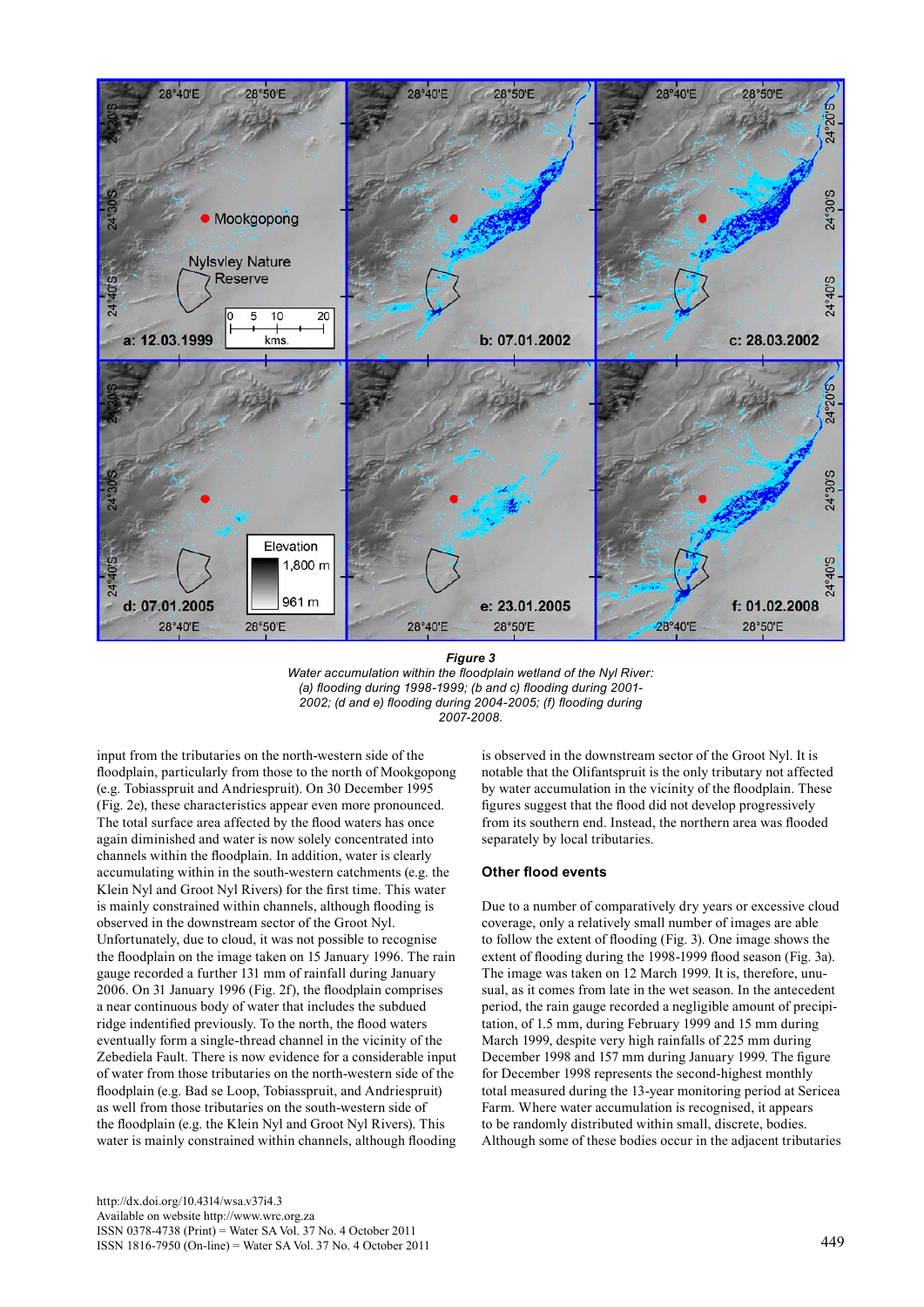(e.g. Tobiasspruit), none appear to be directly connected to the floodplain.

Two images show the extent of flooding during the 2001- 2002 flood season (Figs. 3b and 3c). These are not successive images and are separated by a substantial period, of 96 days. On 7 January 2002, the extent of flooding is considerable. In the antecedent period, the rain gauge recorded a negligible amount of precipitation, of 4.6 mm, during January 2002, despite very high rainfalls of 234 mm during November 2001 and moderate rainfalls of 84.2 mm during December. The figure for November 2001 represents the highest monthly total measured during the 13-year monitoring period at Sericea Farm. It comprises a near-continuous body of water across the majority of the floodplain. To the north, the flood waters form a single-thread channel in the vicinity of the Zebediela Fault. There is evidence for a considerable input of water from those tributaries on the northwestern side of the floodplain, particularly from those to the north of Mookgopong. There is also evidence for a considerable input of water from those tributaries on the south-western side of the floodplain. The water accumulated from these tributaries does not appear to flow directly into the lower part of the floodplain. It is notable that the Olifantspruit and Bad se Loop do not contribute greatly to the flooding recorded at this time. On 28 March 2002, the spatial extent of flooding has grown further. In the intervening period, the rain gauge recorded only moderate amounts of precipitation, of 65.6 mm during February, and 22.6 mm during March. Again, the flooding comprises a continuous body of water across the majority of the floodplain. There is clear evidence for a considerable input of water from those tributaries on the north-western side of the floodplain, as well as from those tributaries on the south-western side of the floodplain. In contrast to the previous image, the water derived from those tributaries on the south-western side of the floodplain does now flow directly into the lower part of the floodplain.

Two images show the extent of flooding during the 2004- 2005 flood season (Figs. 3d and 3e). These are successive images separated by a period of 16 days. On 7 January 2005, there are minor accumulations of water in both the wetland and its associated tributaries. In the antecedent period, the rain gauge recorded moderate amounts of precipitation, of 99.8 mm, during November 2004, and 49.5 mm during December. Where water accumulation is recognised in the wetland, it appears to be concentrated in its central region within small, discrete, bodies. Water accumulation can be recognised in those upland tributaries on the north-western side of the floodplain. Almost no water has accumulated in those catchments to the south of the floodplain wetland. On 23 January 2005, the situation has changed considerably. The rain gauge recorded a moderate amount of precipitation, of 95.3 mm, during January 2005. A major accumulation of water is visible within the floodplain wetland. Towards its northern end, water is concentrated within a single channel. Further south, the 2 parallel swathes orientated SW-NE are once more recognised. Again, much of the water appears to have ponded on the surface of the floodplain rather than being derived from adjacent tributaries. Whilst water accumulation can be seen in those upland tributaries on the north-western side, it does not appear to flow directly onto the floodplain. Again, almost no water has accumulated in those catchments to the south of the floodplain wetland.

One image shows the extent of flooding during the 2007-2008 flood season (Fig. 3f). The image was taken on 1 February 2008. No rainfall data are available for this period from Sericea Farm. Its spatial extent is very similar to that

seen in the final image constructed for the 1995-1996 flood season. The flooding comprises a continuous body of water across the majority of the floodplain. To the north, the flood waters form a wide single-thread channel in the vicinity of the Zebediela Fault. There is evidence for a considerable input of water from those tributaries on the north-western side of the floodplain. The input of water from those tributaries on the south-western side of the floodplain appears to be considerable and it is notable that this water is not constrained within channels. Once again, it is clear that the Olifantspruit is the only tributary not contributing significant volumes of water to the floodplain.

## **Discussion**

## **The spatial and temporal patterns of flooding within the floodplain wetland**

This paper contributes to a better understanding of the spatial and temporal patterns of flooding within the floodplain wetland of the Nyl River. It appears that flooding occurs in 2 distinct phases. The initial phase is characterised by water ponding on the surface of the wetland. The later phase is characterised by the input of water from adjacent tributaries to the north and southwest. This distinction may relate to the increasingly widespread practice of agricultural irrigation within the adjacent tributary catchments. Havenga et al. (2007) show that the tributary affected most by this irrigation is Bad se Loop (flow gauge A6H010). This study corroborates that view, as there is very little evidence for input onto the floodplain from this source. It was also shown that the Klein and Groot Nyl Rivers are affected by the effects of irrigation (Flow Gauges A6H006 and A6H011, respectively). It is notable that these tributaries only provide an input onto the floodplain after the initial period of flood accumulation. As a result, it is suggested that the spatial and temporal patterns of flooding within the wetland recognised in this study do not reflect the natural dynamics of the hydrological system. It is, already, not a natural system. This is an important point to consider in relation to the sustainable ecological and hydrological management of the floodplain wetland.

### **The use of remote-sensing imagery**

The data interrogated in this study were derived from the Landsat 5 Program. The orbiting satellite has a repeat interval of 16 days. It was clearly necessary to eliminate those images that were unusable. In general, these were either associated with 'dry' years or excessive cloud coverage. Unfortunately, this resulted in the exclusion of a large number of images and it was only possible to generate 1 near-complete 'time-series'. Nonetheless, it is considered that the methodology described here could yield valuable results when applied to other wetlands with a suitable climatic regime, i.e. where rainfall takes place in short, intense, events. However, the methodology may be most valuable when it is applied to wetlands that are recharged by water derived from distal areas. For example, in southern Africa, the Okavango Delta forms the terminal depository of the Okavango River. This river is sourced in the highlands of Central Angola, where the summer rains fall between December and February. At the apex of the Okavango Panhandle in north-eastern Botswana, water discharge peaks around April. Thereafter, the flood wave reaches the lower end of the delta during the dry season, around July (McCarthy et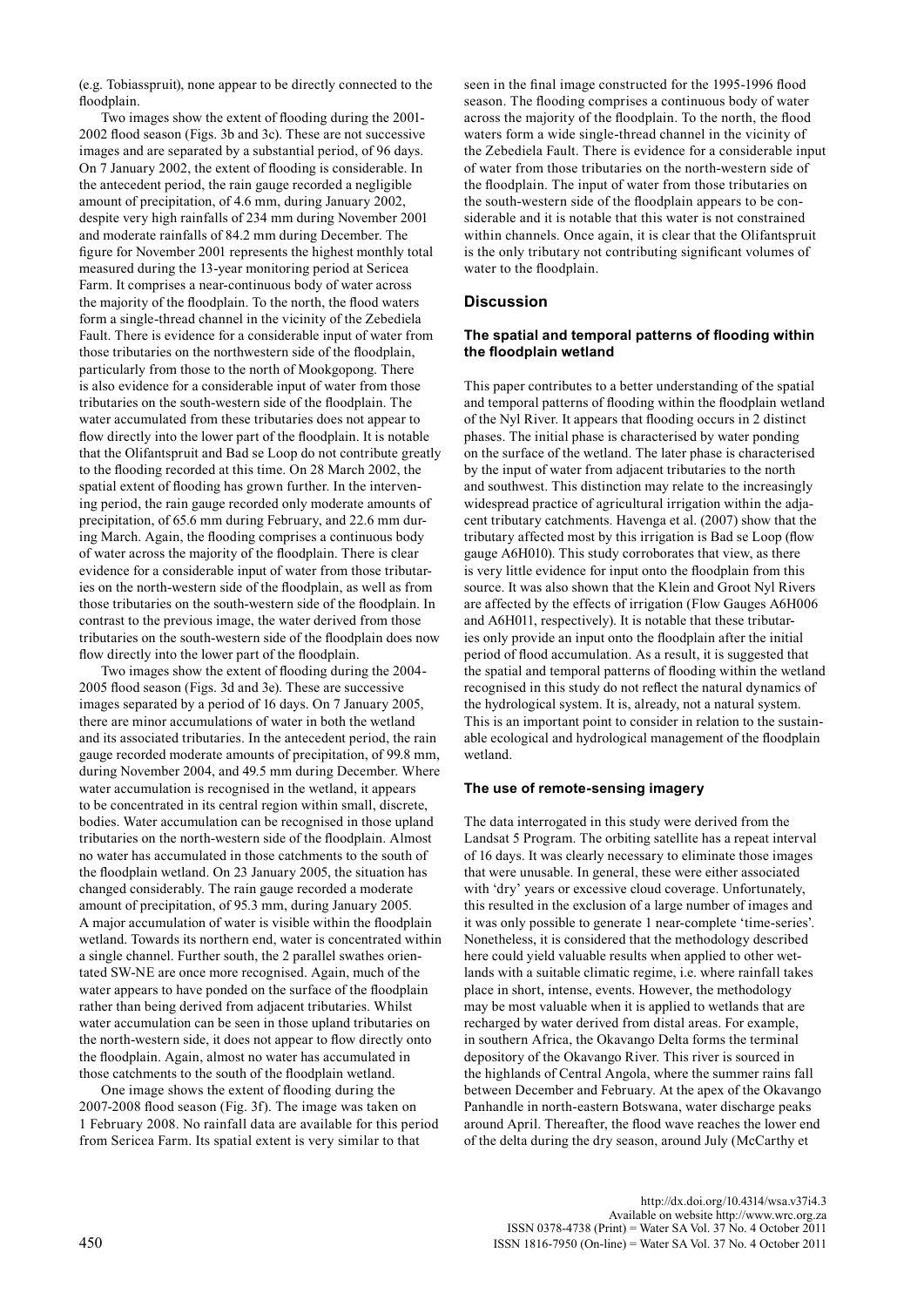al., 1991). A similar study has previously been undertaken by McCarthy et al. (2003) using the coarse NOAA AVHRR satellite images. Applying the described methodology to this example would enable the flood wave to be traced across the delta at a time when there should be minimal cloud coverage. In this example, the most conspicuous drawback relates to the size of the wetland under consideration. Away from southern Africa, other possible examples may be found in the high latitudes where wetlands are fed by glacial meltwaters.

## **Conclusions**

This paper contributes to a better understanding of the spatial and temporal patterns of flooding within the floodplain wetland of the Nyl River. The most complete time-series constructed followed the flooding of late 1995. It appears that flooding occurs in 2 distinct phases. The initial phase is characterised by water ponding on the surface of the wetland. It is tentatively suggested that this ponding is caused by the presence of impermeable clay layers within the floodplain. The latter phase is characterised by the input of water from adjacent tributaries to the north and southwest. This pattern is markedly different from that described in the existing literature and may relate to the increasingly widespread practice of agricultural irrigation within the adjacent tributary catchments. Finally, it is considered that the methodology described in this study could yield valuable results when applied to other wetlands in remote areas with a suitable climatic regime.

# **Acknowledgements**

Satellite Applications Centre (SAC) provided the images used in this study. The authors would like to thank the anonymous reviewers for their helpful comments.

## **References**

- Birkhead AL, James CS and Kleynhans MT (2007) Hydrological and hydraulic modelling of the Nyl River floodplain, Part 2: Modelling hydraulic behaviour. *Water SA* **33** 9-20.
- Capon SJ and Brock MA (2006) Flooding, soil seed bank dynamics and vegetation resilience of a hydrologically variable desert floodplain. *Freshwater Biol.* **51** 206-233.
- Frost PGH (1987) *The Regional Landscape: Nylsvley in Perspective*. South African National Scientific Programmes Report No. 133.
- Havenga CFB, Pitman WV and Bailey AK (2007) Hydrological and hydraulic modelling of the Nyl River floodplain, Part 1. Background and hydrological modelling. *Water SA* **33** 1-8.
- Jackson SP and Tyson PD (1971) Aspects of weather and climate over southern Africa. The Standard Encyclopedia of Southern Africa Vol. **3**. Nasou Ltd., Cape Town. 258-269.
- Kingsford R (2006) *Ecology of Desert Rivers*. Cambridge University Press, Cambridge. 368 pp.
- Kleynhans MT, James CS and Birkhead AL (2007) Hydrologic and hydraulic modelling of the Nyl River floodplain, Part 3: Applications to assess ecological impact. *Water SA* **33** 21-26.
- McCarthy JM, Gumbricht T, McCarthy TS, Frost PGH, WESSELS K and SEIDEL F (2003) Flooding patterns of the Okavango Wetland in Botswana between 1972 and 2000. *AMBIO* **32** 453-457.

McCarthy TS, Stanistreet IG and Cairncross B (1991) The sedimentary dynamics of active fluvial channels on the Okavango Fan, Botswana. *Sedimentology* **38** 471-487.

- McCarthy TS, Tooth S, Jacobs Z, Rowberry MD, Thompson M, Brandt D, Hancox PJ, Marren PH, WOODBORNE, S and ELLERY WN (2011) The origin of the Nyl River floodplain wetland. *S. Afr. Geogr. J.* doi:10.1080/03736245.2 011.619324.
- Mitsch WJ and Gosselink JG (2007) *Wetlands*. John Wiley and Sons, Chichester. 900 pp.
- MORGAN CS (1996) The Application of Digital Terrain Models and a Geographic Information System in the Modelling of Flooding in the Nyl River Floodplain. M.Sc. Thesis, University of the Witwatersrand, Johannesburg.

PORSZASZ K (1971) Provisional report of Nyl River valley subterranean water supply project. Technical Report No. GH 3407. Department of Water Affairs, Pretoria.

PORSZASZ K (1973) Nyl River valley: an investigation of the groundwater potential. Technical Report No. GH 2984. Department of Environmental Affairs, Pretoria.

Rogers KH and Higgins SI (1993) The Nyl Floodplain as a functional unit of the landscape: preliminary synthesis and future research. Research Report No. 1/93: Centre for Water in the Environment, University of the Witwatersrand, Johannesburg.

TARBOTON WR (1987) The Nyl Floodplain. *Fauna and Flora* 45<sup>3</sup>-5.

- Tooth S, McCarthy TS, Hancox PJ, Brandt D, Buckley K, NORTJIE E and McQUADE S (2002) The geomorphology of the Nyl River and floodplain in the semi-arid Northern Province, South Africa. *S. Afr. Geogr. J.* **84** 226-237.
- TOOTH S and McCARTHY TS (2007) Wetlands in drylands: geomorphological and sedimentological characteristics, with emphasis on examples from southern Africa. *Prog. Phys. Geogr.* **31** 3-41.
- Tooth S, Rodnight H, McCarthy TS, Duller GAT and GRUNDLING AT (2009) Late Quaternary dynamics of a South African floodplain wetland and the implications for assessing recent human impacts. *Geomorphol.* **106** 278-291.
- WINTER TC (2000) The vulnerability of wetlands to climate change: a hydrologic landscape perspective. *J. Am. Water Resour. Assoc.* **36** 305-311.